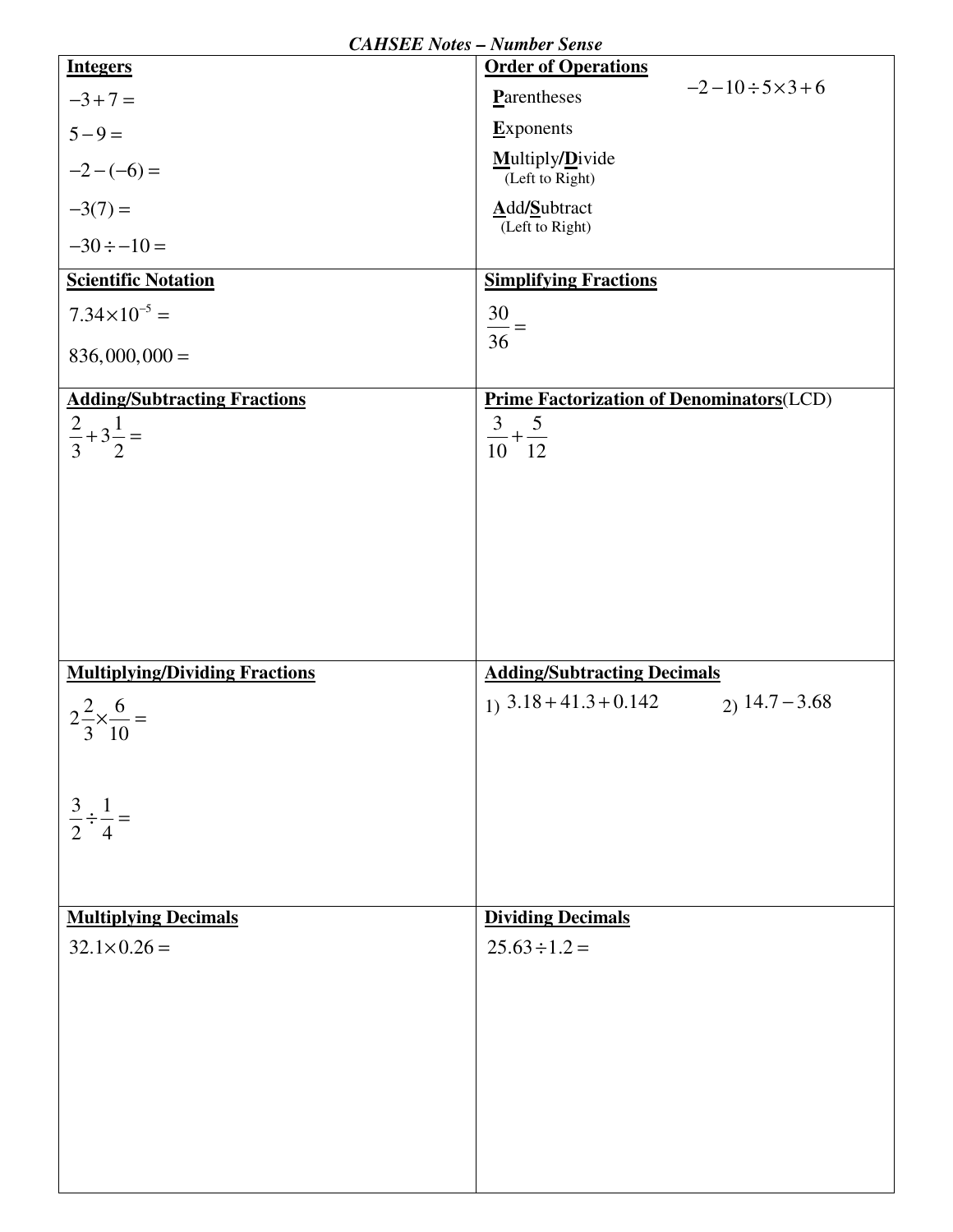| <b>Percent to Fraction</b>                             | <b>Fraction to Percent</b>                                                                         |
|--------------------------------------------------------|----------------------------------------------------------------------------------------------------|
| $32\% =$                                               | $\frac{3}{8}$                                                                                      |
| <b>Percent Word Problems</b>                           | <b>Simple Interest</b>                                                                             |
| Original price of a DVD: \$20                          | \$90 at 3% for 5 years.                                                                            |
| 1) Tax: $6\%$<br>2) Discount: $6\%$                    |                                                                                                    |
| Change<br><b>Percent Increase/Decrease</b>             | <b>Negative Exponents</b> $a^{-n} = \frac{1}{a^n}$                                                 |
| Original<br>From 120 pounds to 100 pounds.             | $5^{-2} =$                                                                                         |
| <b>Multiplying Exponents</b> $a^m \cdot a^n = a^{m+n}$ | <u>Dividing Exponents</u> $\frac{a^m}{a} = a^{m-n}$                                                |
| $x^3 \cdot x^4 =$                                      | $\boldsymbol{a}$<br>$\frac{x^2}{x^6} =$                                                            |
| <b>Powering Exponents</b>                              | <b>Square Roots</b>                                                                                |
| $(am)n = am•n$<br>$(x2)3 =$                            | $\sqrt{70}$ is between what two numbers?                                                           |
|                                                        |                                                                                                    |
| <b>Absolute Value</b>                                  |                                                                                                    |
| $ -9 =$                                                | $\sqrt{\frac{1}{\sqrt{2}}}$ = 2 $\sqrt{\frac{1}{\sqrt{2}}}$ = 8<br>$\sqrt{\frac{1}{\sqrt{2}}}$ = 9 |
| $ 9 =$                                                 |                                                                                                    |
| $ x =4$                                                | $\sqrt{\phantom{0}} = 5 \quad \sqrt{\phantom{0}} = 11$<br>$= 6 \sqrt{ } = 12$                      |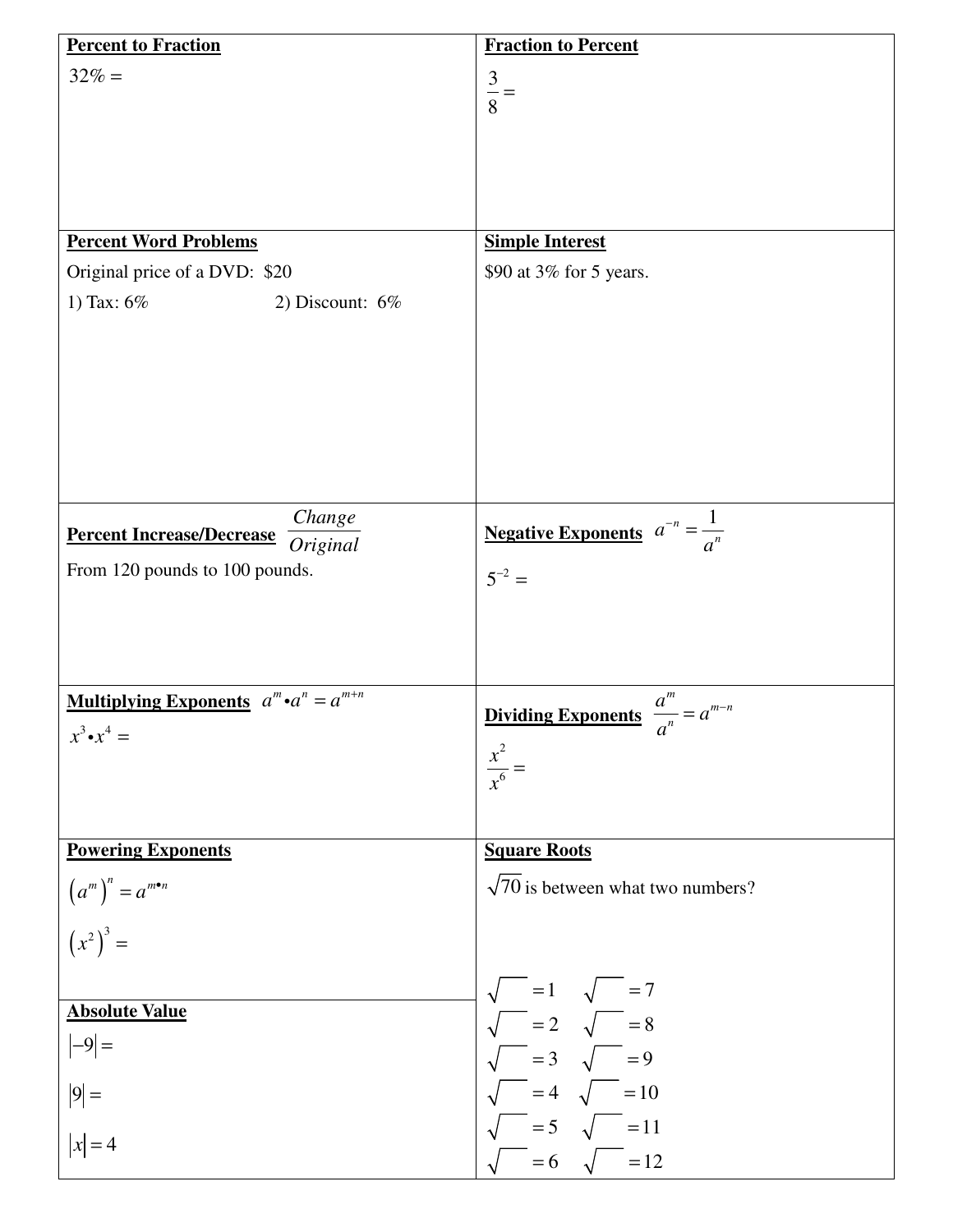| Less than:                                                                                           | $\mu$<br>Sum:                                                                                |
|------------------------------------------------------------------------------------------------------|----------------------------------------------------------------------------------------------|
| Less than or equal to:                                                                               | Difference:                                                                                  |
| <b>Greater than:</b>                                                                                 | Product:                                                                                     |
|                                                                                                      |                                                                                              |
| Greater than or equal to:                                                                            | <b>Quotient:</b>                                                                             |
| <b>Writing Equations &amp; Inequalities</b><br>1) 3 less than five times a number is greater than 8. | <b>Evaluating Expressions</b><br>$x-2(y-1)^2+4$ , when $x=-7$ and $y=-2$                     |
| 2) The product of 4 and the quantity of x and 7 is 32.                                               |                                                                                              |
| 3) 7 is less than or equal to 8 more than a number.                                                  |                                                                                              |
| <b>Multiplying Exponents</b> $a^m \cdot a^n = a^{m+n}$<br>$(3x^{-4}y^3)(5xy^2)$                      | <b>Dividing Exponents</b> $\frac{a^m}{a^n} = a^{m-n}$<br>$\frac{2x^4y^{-2}z^{-5}}{12x^4y^3}$ |
| <b>Powering Exponents</b> $(a^m)^n = a^{m \cdot n}$<br>$\left(-2x^2y^{-4}\right)^3$                  | <b>Roots</b><br>$\sqrt{25x^6y^4}$                                                            |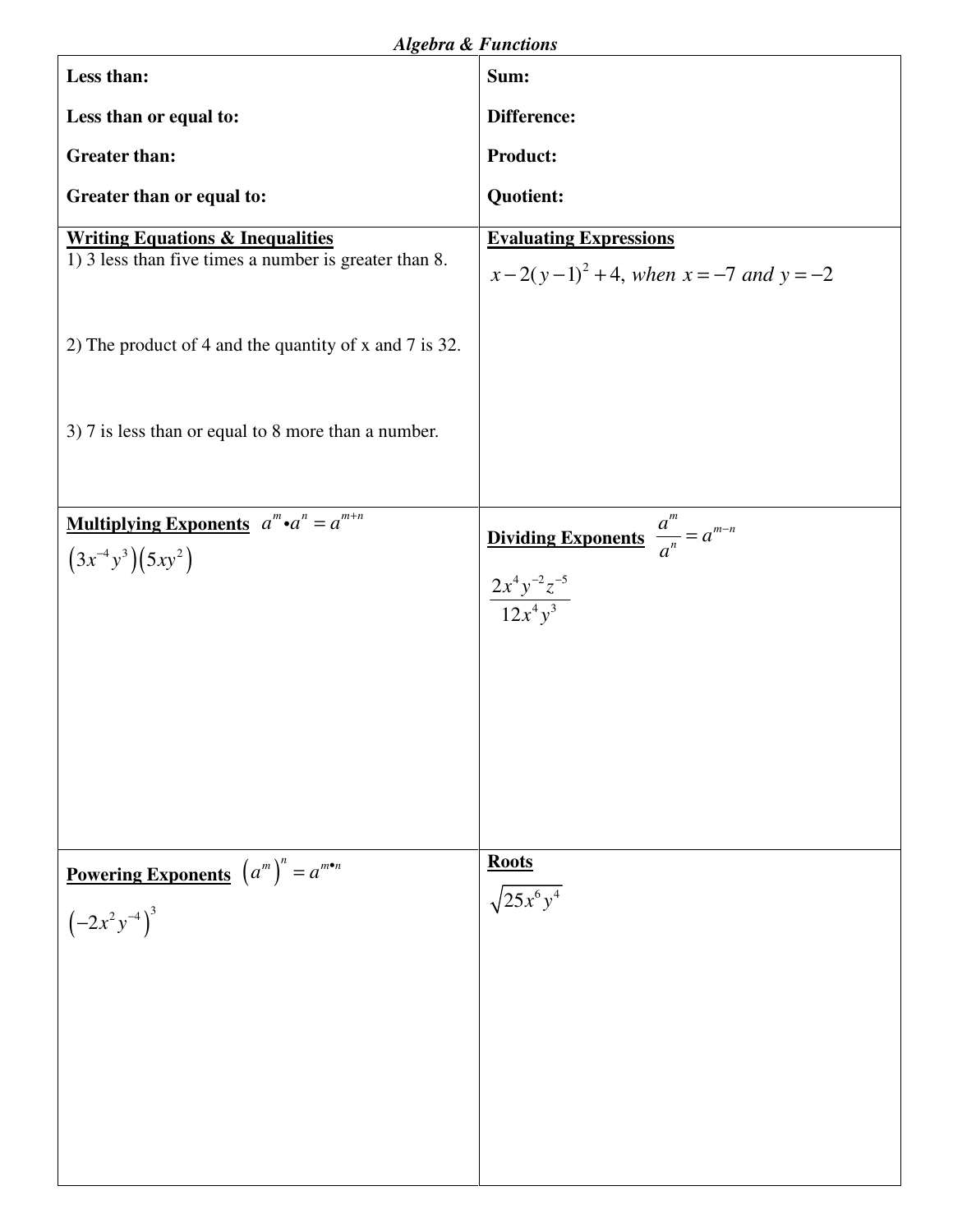

Carlos ran 3 miles in 20 minutes. If he ran this rate tomorrow, how long would it take him to run 5 miles?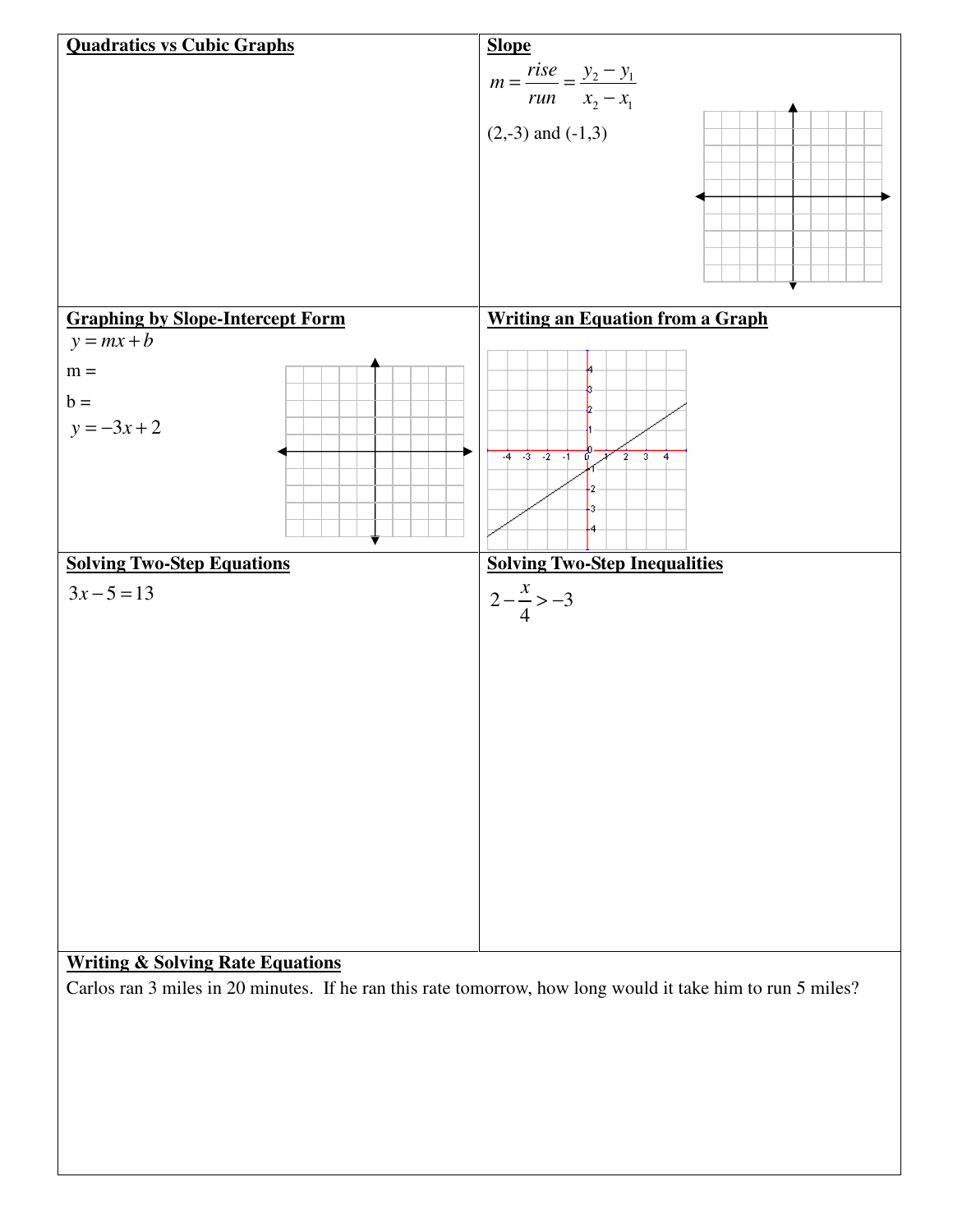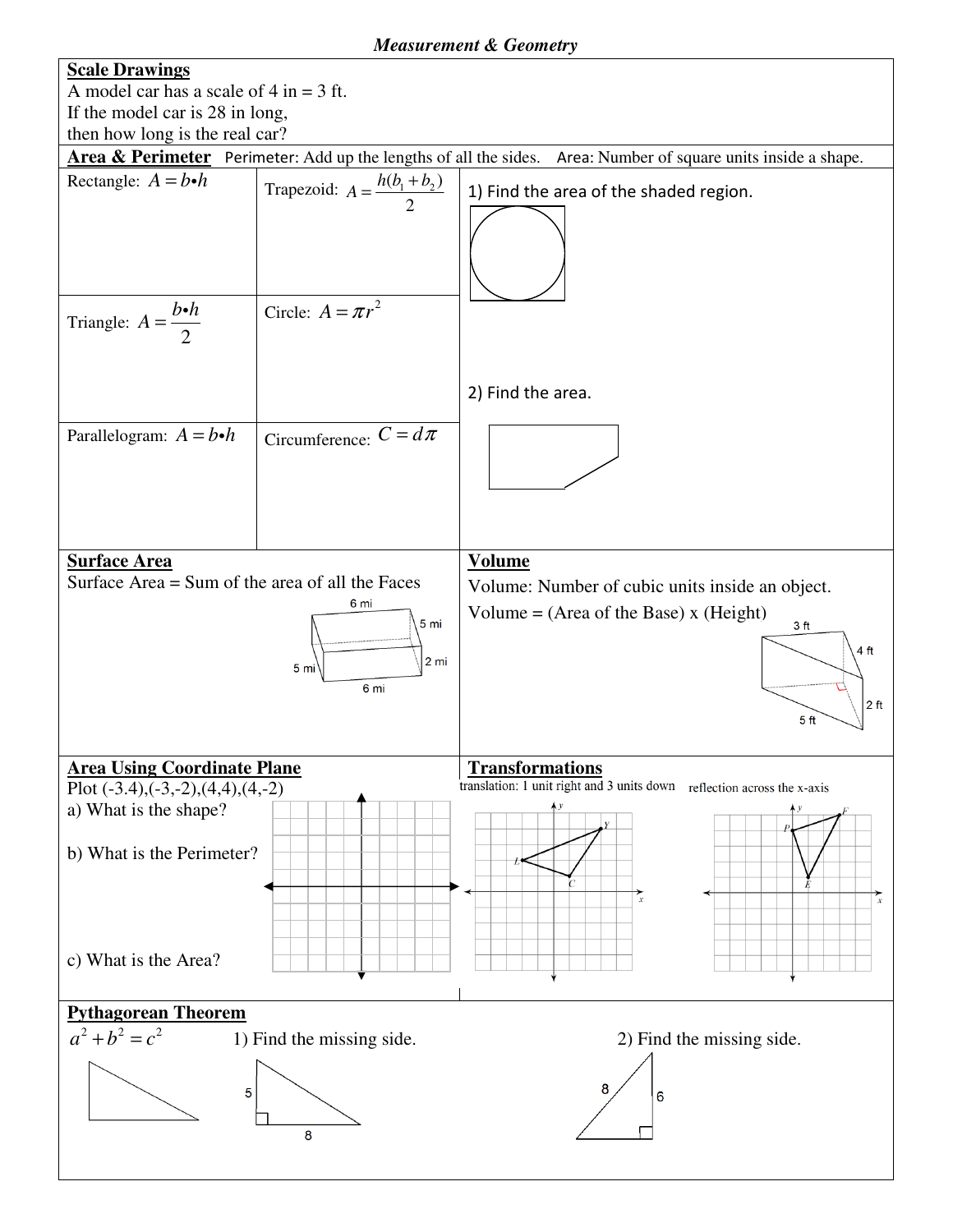| <b>Probability &amp; Statistics</b>                                                                                                                  |                                                                                                                                                                                                                                         |
|------------------------------------------------------------------------------------------------------------------------------------------------------|-----------------------------------------------------------------------------------------------------------------------------------------------------------------------------------------------------------------------------------------|
| Your grades for the semester: $4, 0, 1, 4, 3, 2$                                                                                                     | <b>Validity of an Argument</b>                                                                                                                                                                                                          |
| Mean(Average):                                                                                                                                       | You walked into a class that should have 30 students<br>but only 70% of them are present. You counted 10<br>boys in the class. Which of the following questions<br>could you answer?<br>1) How many students are presently in the room? |
| Median(Middle):                                                                                                                                      | 2) How many girls are presently in the room?                                                                                                                                                                                            |
|                                                                                                                                                      | 3) How many boys are normally in the room?                                                                                                                                                                                              |
| Mode(Most):                                                                                                                                          | 4) How many girls are absent that day?                                                                                                                                                                                                  |
|                                                                                                                                                      | 5) What the teacher's favorite color is?                                                                                                                                                                                                |
| what you want<br>Probability $=$<br>total possibile outcomes                                                                                         | <b>Probability of Independent Events</b><br>Definition:                                                                                                                                                                                 |
| 1) What is the probability of getting a 1 or 4 when<br>you roll a die?                                                                               | 1) What is the probability of flipping a coin and<br>getting heads 4 times in a row?                                                                                                                                                    |
| 2) If you have 3 red marbles, 5 blue marbles, and 4<br>green marbles in a bag. What is the likelihood that<br>you draw a green marble from the bag?  | 2) If you have 4 red marbles and 6 green marbles in a<br>bag. What is the likelihood that you draw a red from<br>the bag; replace it and then drawing a green?                                                                          |
| <b>Probability of Dependent Events</b>                                                                                                               | <b>Scatter Plot Correlation</b>                                                                                                                                                                                                         |
| Definition:                                                                                                                                          | <b>Positive Correlation:</b>                                                                                                                                                                                                            |
| You have 3 red marbles, 5 blue marbles, and 4 green<br>marbles in a bag.<br>1) What is the likelihood that you draw a 2 red<br>marbles from the bag? | <b>Negative Correlation:</b>                                                                                                                                                                                                            |
| 2) What is the probability of drawing a green and<br>then a blue marble from the bag?                                                                | No Correlation:                                                                                                                                                                                                                         |
|                                                                                                                                                      |                                                                                                                                                                                                                                         |